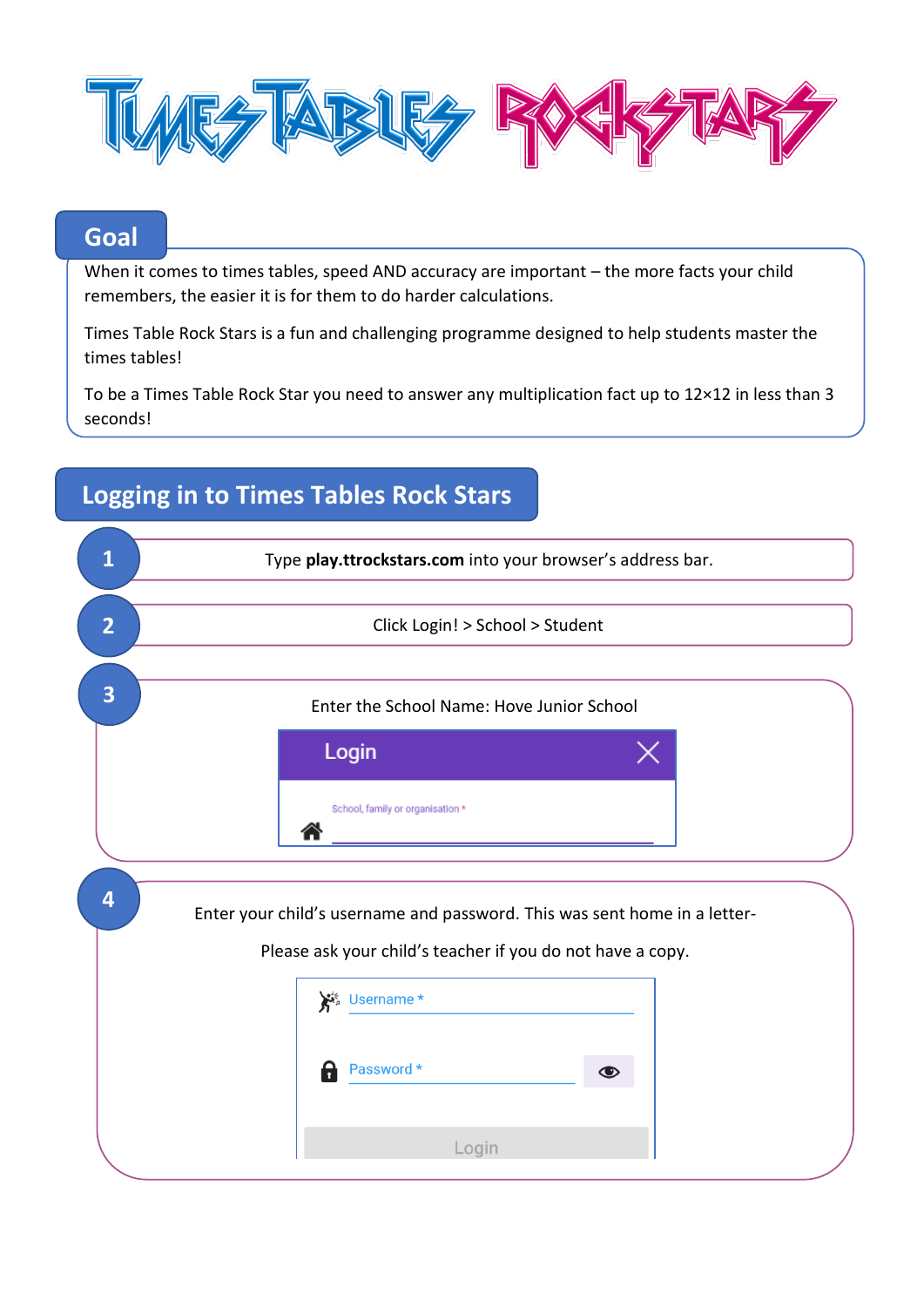### **Game Modes**

#### **Single Player**

**Garage** - the questions will only come from the times tables the teacher has set for the week. It will include multiplication *and* division questions.

As pupils start to answer questions, TT Rock Stars works out which facts they take longer on and will give them more of these questions to answer. The Garage is best for getting quicker at a few facts. Players get 10 coins per question.

**Studio** - the questions in the Studio can be anything from 1×1 up to 12×12. TT Rock Stars calculates the mean response time from their last 10 games in the Studio and translates that time into a Rock Status.

| $\leq$ 1 sec/qu = Rock Hero            |
|----------------------------------------|
| $\leq$ 2 secs/qu = Rock Legend         |
| $\leq$ 3 secs/qu = Rock Star           |
| $\leq$ 4 secs = Headliner              |
| $\leq$ 5 secs/qu = Support Act         |
| $\leq 6$ secs/qu = Breakthrough Artist |

 $\leq$  7 secs/qu = Unsigned Act ≤ 8 secs/qu = Gigger ≤ 9 secs/qu = Busker ≤ 10 secs/qu = Garage Rocker > 10 secs/qu = Wannabe

If you don't play in the Studio you don't get a Rock Status.

Players earn 1 coin per question and the Studio is the place for them to set their best time across all the tables.

**Soundcheck** – When you play Soundcheck, you get 20 questions each with a 5-second time limit. The questions are multiplication only and evenly weighted in terms of difficulty each time you play. Players earn 5 coins per correct answer.

## **Multiplayer**

**Rock Arena** - The Arena allows players to compete against all other members of their Band (their Bandmates would need to join the same game in order to compete together). A new Arena game starts every 15 seconds and once the clock starts they race to answer more questions than the others. In the Arena, questions will only come from the times tables the teacher has set for the week, similar to the Garage. They earn 1 coin per correct answer.

**Rock Festival** - The Rock Festival games are open to players from around the world. Like the Arena, there is no limit to the number of players who can join a game; however, unlike the Arena, questions are selected at random from 1×1 to 12×12.

Pupils might choose the Rock Festival if they were playing at home (and therefore couldn't easily synchronise playing against a classmate) or wanted to compete against others not in their Band. They earn 1 coin per correct answer.

Rock Slam - A Rock Slam allows a student to challenge someone from their class, year group or school (either a pupil or a teacher), setting a time for their opponent to beat. When their opponent logs in, they'll be able to play against the challenger's avatar in a head-to-head Rock Slam. Like the Rock Festival, the questions are up to  $12\times12$ . They 1 coin per correct answer. Pupils do not need to be online at the same time.